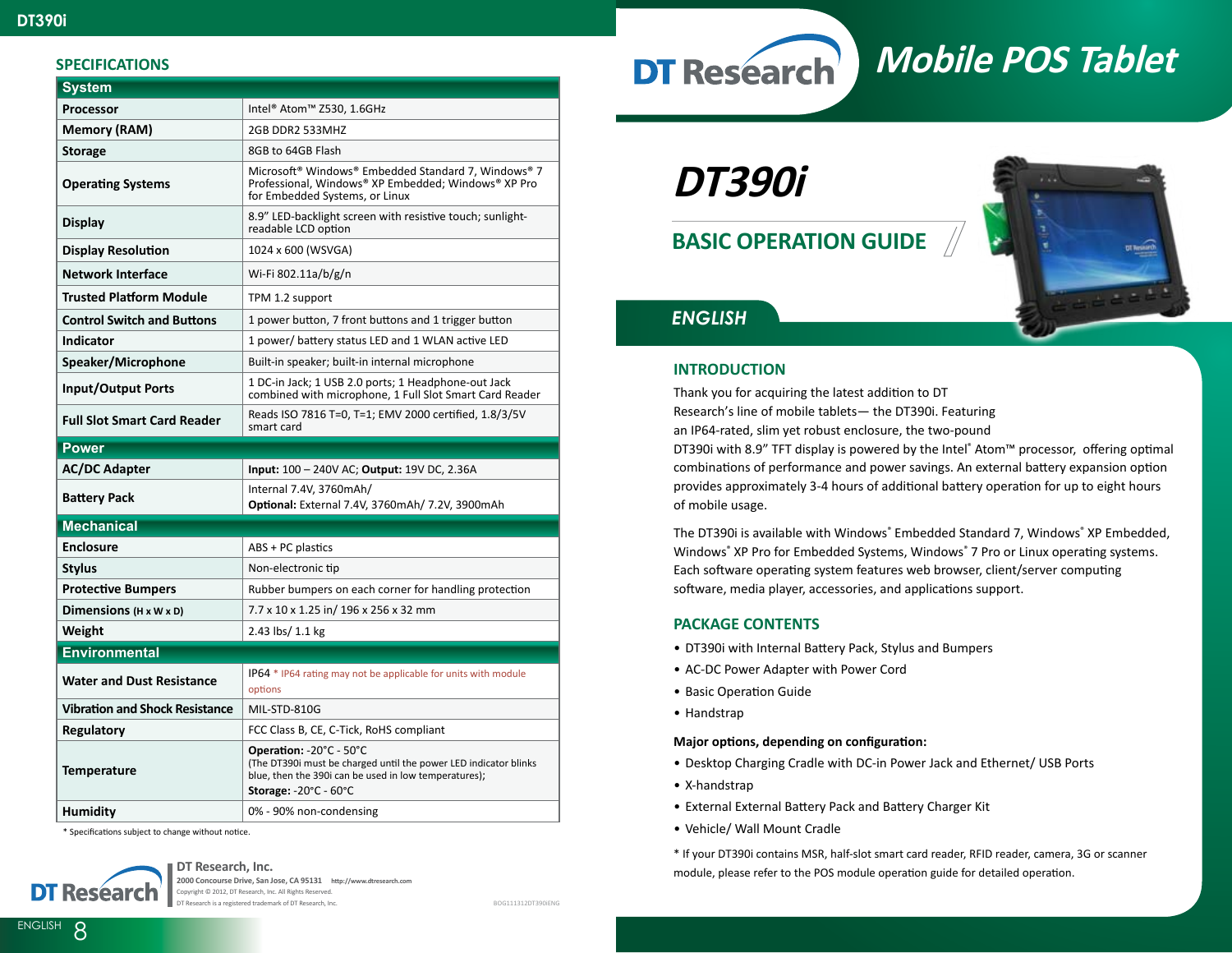## **The DT390i** (with Windows XP Operating System)



#### **Input/ Output Ports**

| A         | Headphone Jack                     |
|-----------|------------------------------------|
| B)        | USB Port                           |
| $\bullet$ | DC Power Input                     |
| Đ         | <b>Full Slot Smart Card Reader</b> |

**Button Functions** (with Windows XP Operating System)

| <b>BUTTON</b>  | <b>ACTION</b>                                                                                                                                                                                      |
|----------------|----------------------------------------------------------------------------------------------------------------------------------------------------------------------------------------------------|
|                | Programmable                                                                                                                                                                                       |
|                | Programmable, launch soft (on-screen) keyboard (default)                                                                                                                                           |
| 6              | Launch SAS (Secure Attention Sequence)<br>Generate Ctrl+Alt+Del keys to invoke the security windows defined under Windows XP                                                                       |
| $\overline{6}$ | Programmable,<br>Calibrate touch screen before log on the operating system<br>Change display orientation (portrait/landscape) (default)                                                            |
|                | Programmable, system utility menu (default)                                                                                                                                                        |
| 8              | Programmable,<br>As scanner trigger when equipped with the scanner module                                                                                                                          |
| 9              | Power on,<br>Push/release typically enters Standby mode, or Push/release exits Standby mode or<br>restarts device (software dependent)<br>Push and hold (over 4 seconds) invokes hardware shutdown |

# **Power/Battery LED Status:**

- Blue indicates the battery is 25% to 100% charged
- Blinking blue indicates the battery is charging
- Orange indicates that the battery is between 11% to 25%
- Blinking orange indicates that the battery is below 10%
- Blinking blue and orange alternately indicates the battery is being warmed up. Do not unplug the AC/DC adapter.

#### **Precautions**

- Always exercise care when operating and handling the DT390i.
- Do NOT apply excessive pressure to the display screen.
- We recommend using the Stylus provided to keep the screen clean.
- Avoid prolonged exposure of the display panel to any strong heat source. Wherever possible, the DT390i should face away from direct light to reduce glare.
- If the AC-DC power adapter is used to recharge or power the device, do NOT use any AC-DC adapter other than the one provided with the device or acquired from the manufacturer or its partners.
- In the unlikely event that smoke, abnormal noise, or strange odor is present, immediately power off the DT390i and disconnect all power sources. Report the problem to your device provider immediately.
- Never attempt to disassemble the DT390i, as this will void the warranty.
- The DT390i internal battery is designed for wide temperature usage. Please do not use it for other tablet models.

(The wide temperature design is not applicable for external battery)

#### **Basic Features**

The DT390i wireless tablet integrates a bright and responsive touch display, 1 USB port, and embedded networking elements such as wireless LAN or optional 3G. The primary device is complemented by a suite of accessories, including battery expansion, docking cradles, and wall/ vehicle mount cradles, for a comprehensive user experience.

A DT390i typically integrates an 802.11a/b/g/n wireless LAN (WLAN) adapter that may connect to other wireless devices or access points. If your DT390i does not come with such a network adapter, please consult your device provider to establish the desired network connectivity.

ENGLISH  $2$  3 ENGLISH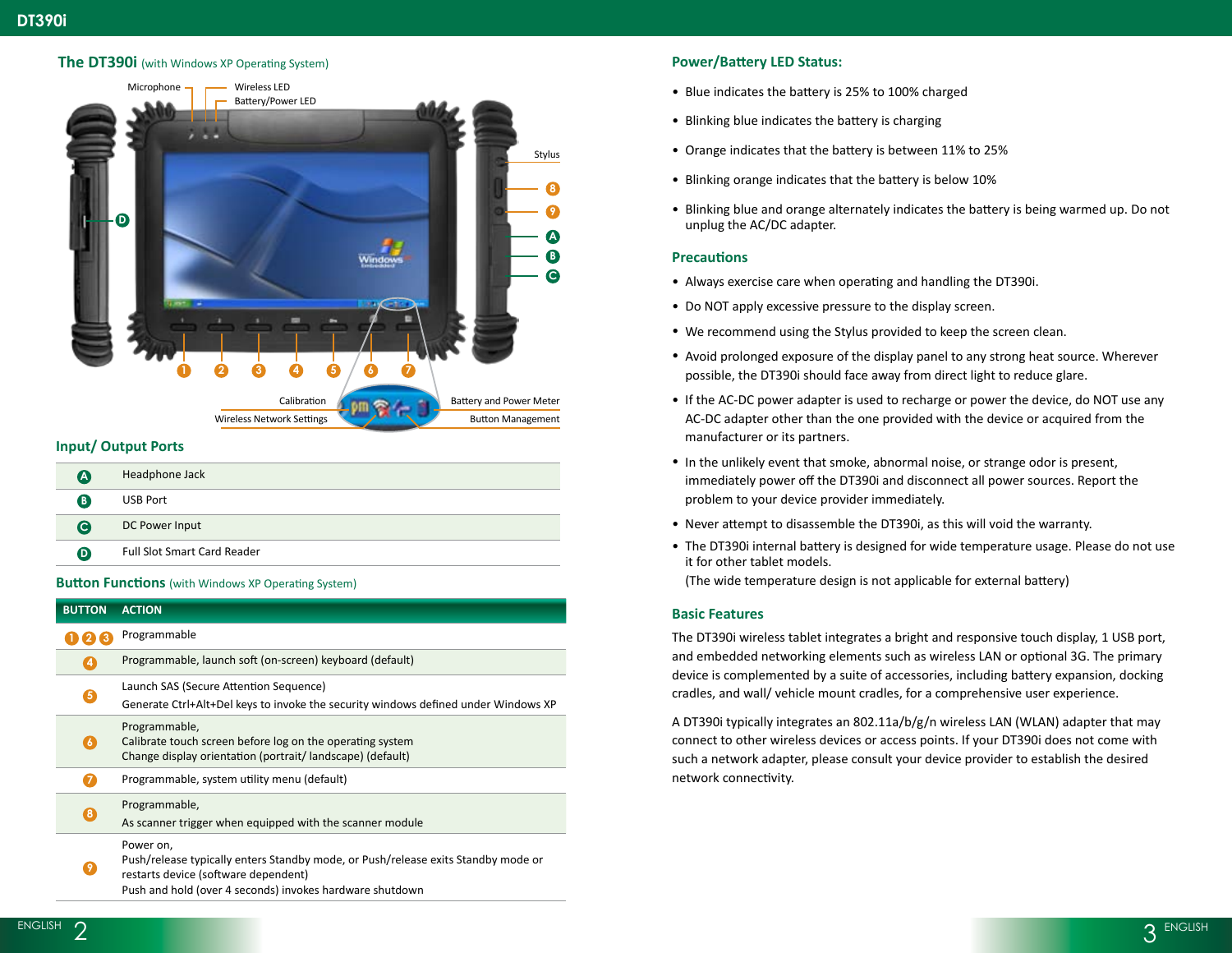# **OPERATION**

#### **Internal Battery**

#### Warning! **!**

The Internal battery pack should only be replaced by an authorized DT Research service representative. Please contact your product and/or service provider for internal battery replacement service.

#### **Powering ON and OFF**

To activate the DT390i, push and quickly release the Power Button. The display will come on in a few seconds. To put the DT390i in Standby mode, push and quickly release the Power Button. To turn the DT390i off for extended storage, power off the device safely using any software function that "shuts down computer" provided in the software operating system.

NOTE: The battery packs shipped with your device may be low in power—please use the AC-DC adapter with the DT390i when setting up the device for the first time to fully charge the internal battery pack. You may charge the external battery pack with it attached to the DT390i, or with the optional external battery charger kit.

NOTE: When the battery pack(s) is (are) charging, the blue-colored Battery LED should blink slowly. If plugging in the AC-DC adapter does not trigger this blinking activity and the LED stays dark, the battery pack(s) may have been drained substantially. Try unplugging/ replugging the AC-DC adapter to the DT390i a few times to activate the charging process.

NOTE: To conserve power, use (push and quick release) the Power Button to put the device in "Standby" mode while not in use. Pushing briefly on the same button will wake up the system within seconds.

NOTE: Avoid using the Power Button ("hold 4+ seconds" feature) to turn off the device—this form of hardware shutdown is intended to be a means of recovery from device lockups, and not as normal operation.

#### **Start Up**

If the power up (from Standby or otherwise) is successful, the appropriate interface will be displayed after a launch sequence of several seconds. The wireless LAN connection may take 10-15 seconds to be established.

#### **Configuring the DT390i**

The device may be configured using the utilities and methods dictated by the software operating system. The DT390i should be configurable for various properties such as user profiles, network features, and several system elements.

#### **Calibration**

The touch display for the DT390i is calibrated before shipping. In the event that the calibration has been modified or is unsatisfactory, the respective calibration routines (e.g., PenMount (PM) for Windows XP) to calibrate the touch interface may be used. Such applications are typically executed through touch input via Stylus or through mouse click via a USB mouse.

#### **Wireless Networking**

#### **Wireless LAN**

The DT390i is often delivered with an embedded (user-inaccessible) 802.11a/b/g/n WLAN adapter equipped with a hidden custom antenna.

- Through the support of typical WLAN adapters, the DT390i should be able to detect all 802.11 access points in the vicinity for you to select the access point of your choice for connection.
- The SSID and WEP/WPA/WPA2 (if enabled) parameters on the DT390i and the access points have to match. The SSID is case-sensitive and it is recommended that you enable WEP/WPA/WPA2 encryption (or advanced alternatives) for secure access.
- When WEP/WPA/WPA2 is enabled, you may need to consult your network administrator or your networking equipment literature to properly configure associated settings such as Authentication mode, etc.
- Refer to the access point operating manuals for setting up the 802.11 access points.